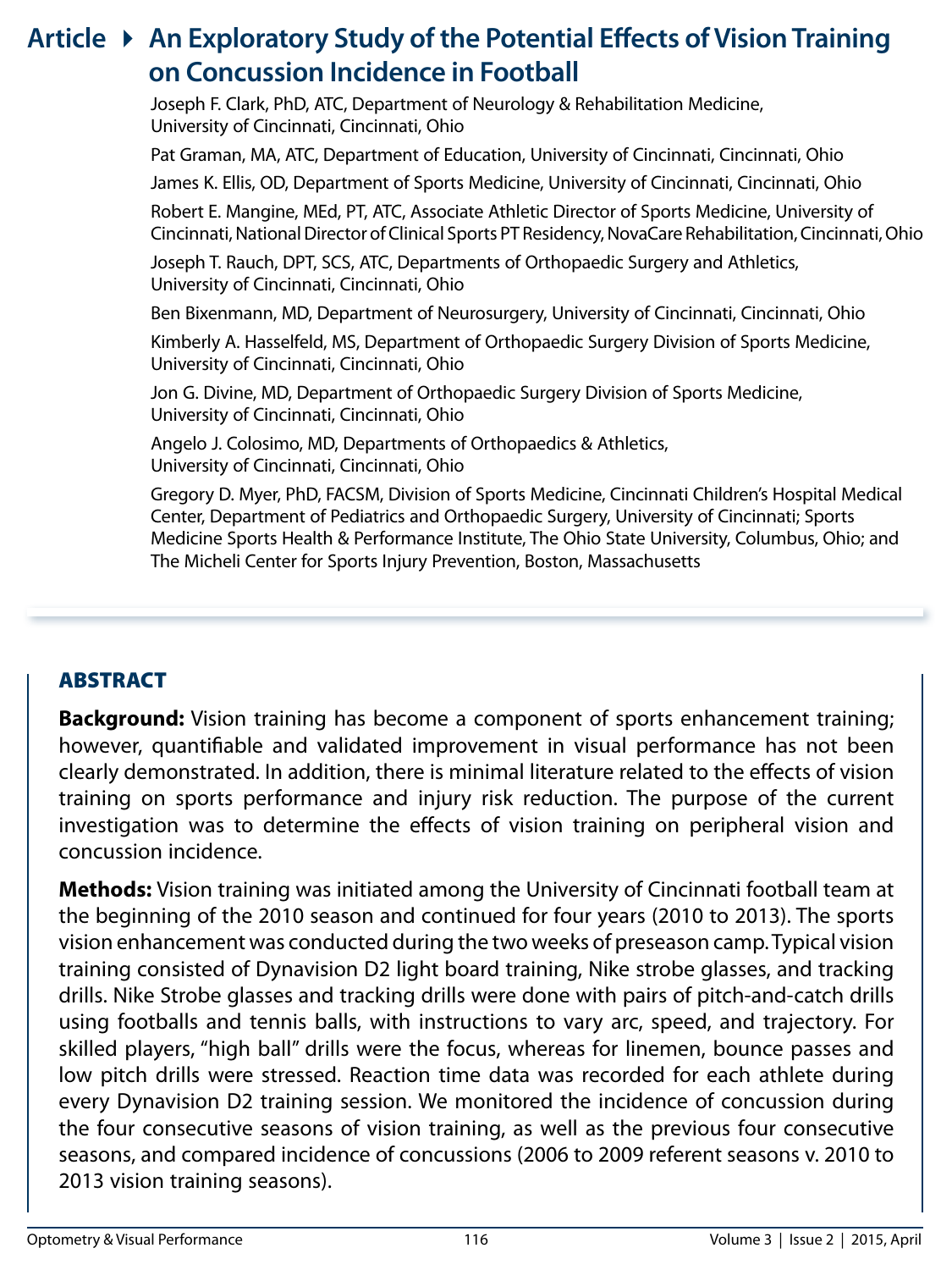**Results:** During the 2006-2013 pre- and regular football seasons, there were 41 sustained concussion events reported. The overall concussion incidence rate for the entire cohort was 5.1 cases per 100 player seasons. When the data were evaluated relative to vision trained versus referent untrained player seasons, a statistically significant lower rate of concussion was noted in player season in the vision training cohort (1.4 concussions per 100 player seasons) compared to players who did not receive the vision training (9.2 concussions per 100 player seasons; p<0.001). The decrease in injury frequency in competitive seasons with vision training was also associated with a concomitant decrease in missed play time.

**Discussion:** The current data indicates an association of a decreased incidence of concussion among football players during the competitive seasons where vision training was performed as part of the preseason training. We suggest that better field awareness gained from vision training may assist in preparatory awareness to avoid concussioncausing injuries. Future large scale clinical trials are warranted to confirm the effects noted in this preliminary report.

**Keywords:** athletic training, concussion, Dynavision, football, injury, injury prevention, peripheral vision, vision, vision training

### Introduction

Football is a complex skilled sport with the need to integrate sensory input to be successful; vision plays a key component.**<sup>1</sup>** There are 22 players on the field of play, and players need to see, to track, and to identify multiple targets for successful performance, as well as to avoid injuries. Success in football requires robust vision tracking, the substantial intake of visual information, and rapid analysis of this information.**2,3** This requires processing of information in the central and peripheral visual fields. Since rule changes in the 1970s, the concept of "see what you hit" has reduced the risk of catastrophic injury, yet the number of concussions remains high.**<sup>4</sup>**

In recent years, the management of traumatic brain injury (TBI) in sports has come under scrutiny from academia and media, both noting the short- and long-term outcomes associated with concussions. Athletic concussions have been in the forefront of the public's focus due to the high-profile injuries, deaths, and lawsuits concerning long-term consequences from concussion.**5,6** Recently, the reported incidence rate for TBI, which includes concussions, went from 1.75 million annually to 3.6 million annually.**<sup>7</sup>** This likely reflects, in part, increased awareness by both the athletes and support personnel, as well as an increase in the reporting of TBIs. This apparent doubling of reported concussions is supported by recent media reports concerning the burden and seriousness of concussions in sports such as football, with some teams reporting 20 concussions per year, up from 10 per year.**<sup>7</sup>**

Over the last 10 years, the volume of literature that defines or describes the process of injury, assessment processes, and rehab strategies has expanded. The primary emphasis has been on neuro-psychological tools, balance systems, and posture. Although multiple organizations associated with sports have published recommendations, a gold standard still does not exist in terms of post traumatic management and preparticipation assessment.**1,8,9** In 2004, the National Athletic Trainers Association (NATA) published a position statement based on the available research and clinical practice trends at that time. The position statement included recommendations to its association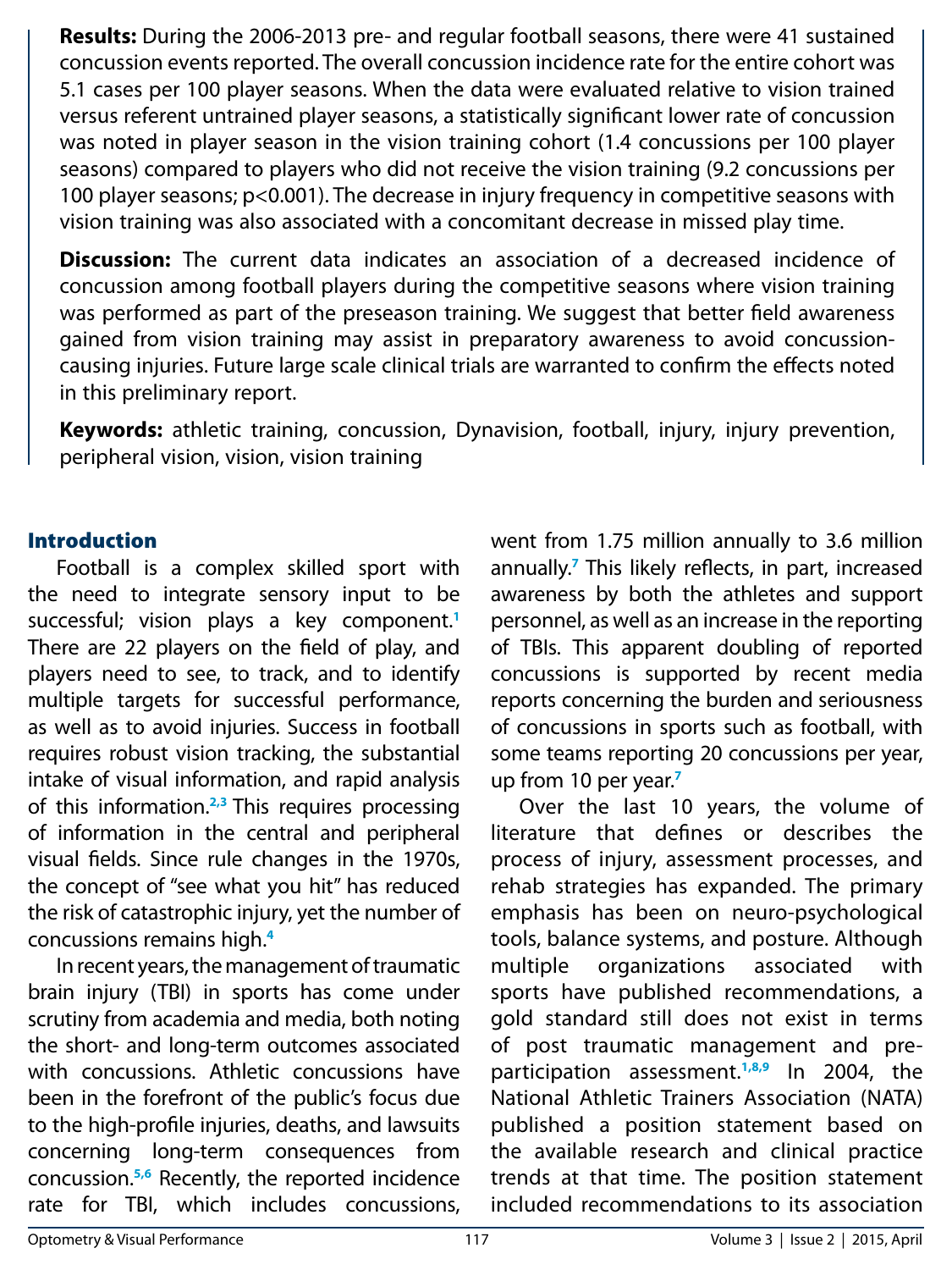membership for concussions; however, research is evolving at a pace that often overshadows many recommendations. NATA outlines multiple sections in its 2004 position statement,**<sup>9</sup>** from defining, to pre-participation evaluation, to assessment, to post-concussion management, to return to play. The primary emphasis is on the management of post-TBI and recommended pre-participation assessment tools.

The National Collegiate Athletic Association (NCAA) guidelines, also in 2013,**<sup>10</sup>** focused on the assessment process and recommended that member institutions formulate a concussion management plan with recommendations for baseline testing, neuropsychological evaluation, and a return-to-play pathway. Minimal to no information contained in either policy reflects vision assessment or the role of vision in returnto-play. On an annual basis, the NCAA publishes a guideline on sports-related concussions, which the membership holds as the standard set by the organization.

Overall, little to no emphasis is placed on prevention or training to reduce the risk of traumatic brain injury. Primary work occurs in the area of equipment alteration, by way of either adding a layer for load absorption or in the direction of monitoring impact size and location. However, efforts to use performance training as a tool to reduce injury risk have received minimal attention in the literature. There remains the question, "Is there a viable option to provide the athlete the opportunity to train neuro-cognitive function to avoid and/ or assist the brain in the recovery process?"

The prevention of TBI in football up to this point has received minimal attention, $11$  and primary emphasis has been on rule changes and interpretation, equipment evolution, and baseline neurological assessment testing. Studies designed to reduce the risk by way of performance training the athlete directly have received negligible attention. Since the equation for injury involves both intrinsic and

extrinsic factors, at some point intrinsic factors must be addressed. With that as a direction, our group assessed available techniques and training modalities to address this issue.

Unfortunately, helmets and concussion mitigation strategies reported to date have been ineffective.**<sup>11</sup>** What is needed is a strategy that can decrease the risk of injury from collisions and concussive injuries that is easily adoptable by coaches and medical practitioners. The purpose of this study was to evaluate the potential for vision training to decrease the incidence of concussive injury in elite football players. We hypothesized that preseason vision training would significantly reduce both practice and competition concussion incidence in football.

# Methods

# **Human Subjects**

Vision training was incorporated into the preseason football camp training schedule of all University of Cincinnati football team members from the 2010 to the 2013 seasons. The testing and training was a team-wide activity. No informed consents were signed as this was implemented as part of the standard evaluation for concussions, and training was integrated into the performance enhancement segment of the athletes' program. The University of Cincinnati Institutional Review Board (IRB) reviewed the project and determined that it did not meet the criteria for research involving human subjects, and therefore IRB oversight was not required.

# **Dynavision**

The Dynavision is a device designed to evaluate and to train eye-hand coordination to improve visual motor skills.**7,8** Training typically consists of two one-minute sessions with the athletes. The reason for doing multiple sessions is to demonstrate consistency and improvement with the tasks. The staged and progressive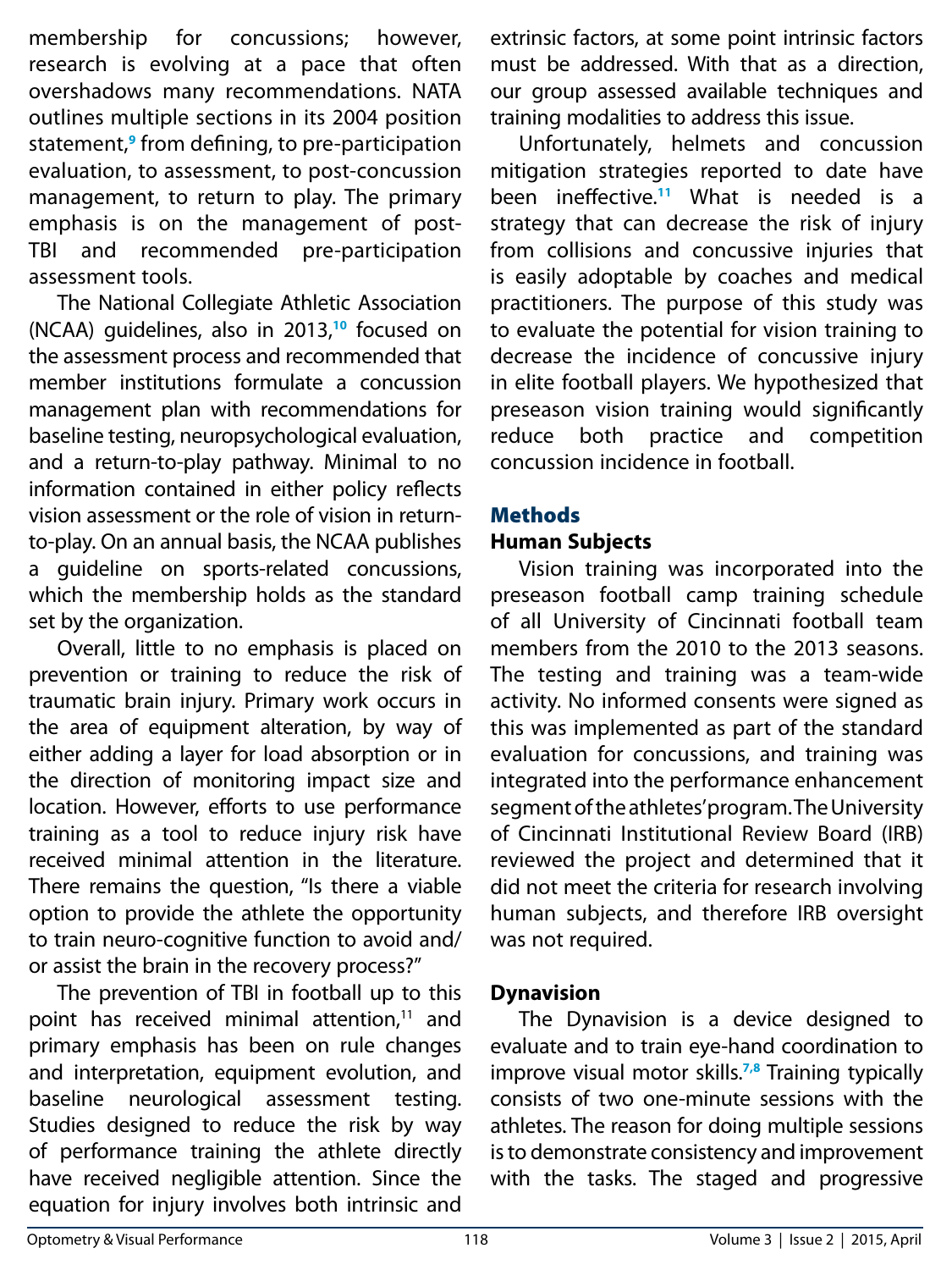nature of the tasks also helps keep the athletes engaged.

The off-the-shelf "\*A" training session is an established Dynavision protocol.**12-15** "\*A" is the program name that comes as part of the package for the Dynavision and is a oneminute task of hitting lights on the board as quickly as possible. It uses traditional eye-hand reaction training to challenge an individual's eye-hand coordination in multiple visual fields. The resultant output provides the athlete with feedback relative to the number of hits in one minute, as well as the average reaction time for each hit. Targeted programs were written to improve the perception of the regions of interest and eye-hand performance and precision. For example, quarterbacks focused on their blind side, while linemen focused on central visual fields.



*In this video we see a University of Cincinnati athlete participating in one of our vision training exercises. Around him are multiple athletes going through similar exercises. In this particular exercise the athlete is doing the Dynavision reaction time task, where he holds a button, waits for a light to*  light up and hits that light with that same hand. It is a one handed visual *reaction time task. Added to that task is a catch drill. Immediately after the light goes on the proctor to his side gently tosses a ball to him, which he must turn and catch. The drill trains visual reaction times, eye hand coordination, and sequential visual processing. After doing the drill with the right hand, the athlete switches to his left hand and the ball is tossed from his right side. This way they are trained to react to their left and right visual fields.*

The other off-the-shelf training program that was also completed on the Dynavision was the reaction test. The reaction test is a task where the subject uses one hand at a time to hold down one button, and when a light illuminates, the subject hits that light. The subject is required to scan an area or region of interest in preparation for the light to be

hit. A computer records how long it takes for the subject to initiate a response to the light: moving their hand from the button they were holding. Then the subject hits the newly lit light, and the task is completed. So, two tasks in one are performed: seeing the light and responding and hitting the light.**<sup>15</sup>** The Dynavision assesses visual and motor reaction times for the left and right hands. The lights are arranged horizontally, vertically (with an arc), and a single light. The subject is told to scan the area where the lights could illuminate and respond when lit. Alternately, the subject is told to keep his eyes on one point and to use peripheral vision to see and to respond to the lights. Thus, the training enhances scanning practices and peripheral vision response times.

Peripheral vision reaction time ratio is a calculation to determine an athlete's speed of reaction to what they see in their peripheral vision. We used the data collected during the Dynavision program "\*A" session during the 2013 preseason football camp for each athlete and calculated the average reaction time for the buttons hit in the outer two rings of the vision board compared to the inner three rings. We compared every athlete's peripheral vision reaction time ratio from the first training session of football camp to their last training session of football camp. The ratio was calculated by taking the mean of the reaction times for the outer two rings divided by the mean of the reaction times for the inner two rings. A higher ratio means it takes longer to see and to hit the buttons in the periphery compared to the center of the visual field.

#### **Strobe Glasses**

Strobe glasses (Nike SPARQ Vapor Strobe) are LED lenses that flash and block the light signal to the eyes.<sup>14</sup> They are set to flash more rapidly in the initial training stages and are gradually slowed as the athlete adapts to the training. The slower the interval, the more difficult the task becomes because of the reduced visual input.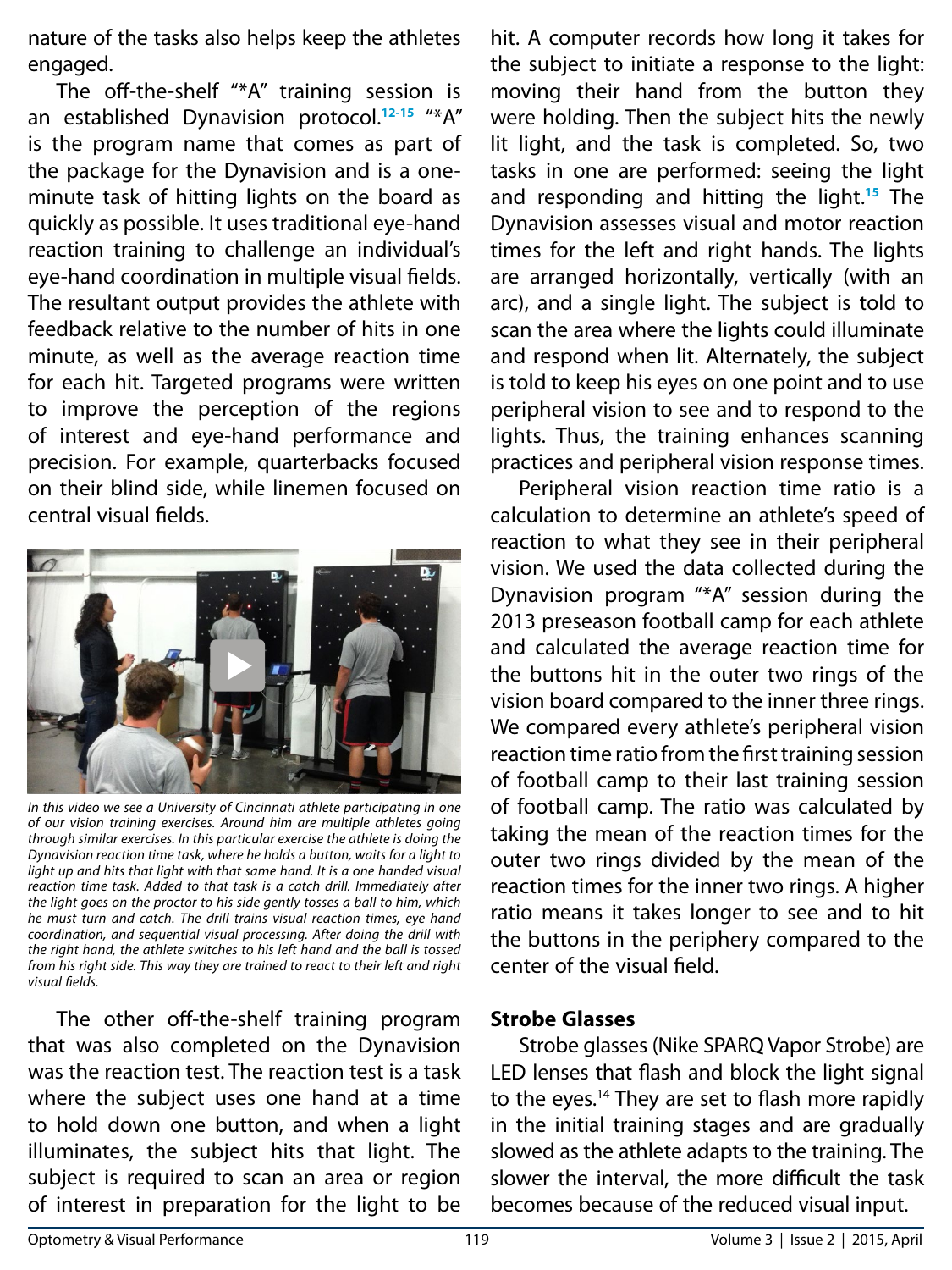

*Figure 1: In this figure we see the scheme for vision training of University of Cincinnati football players' during the preseason, where there is very regular and intense training. During these two-plus weeks, the complexity and demands of the vision training are escalated as the training proceeds. During the season, no new drills are added, and a maintenance phase is initiated where subjects perform exclusively the Dynavision once weekly in approximately ten-minute sessions.* 

# **The Vision Training Procedure**

Vision training was divided by position, with targeted drills for each position. This included Dynavision, strobe glasses, pitch and catch, and tachistoscope. Typically, this training occurred once per day during preseason training camp. Vision training was considered part of conditioning, and groups of players rotated through the vision training stations. We typically ran three main vision training stations during the football camp, and subjects did the training daily as part of their preseason conditioning (Figure 1).

# **Dynavision Methods**

During football camp, typically 2.5 weeks immediately prior to the start of camp, players had approximately 40 minutes of structured vision training per day, 6 or 7 days per week. The vision training typically included 20 minutes of Dynavision. The Dynavision training programs performed on the light board were purpose-built programs that were structured to be appropriate to the players' positions. For

example, receivers and defensive backs would do training requiring the subjects to see and to hit lights over their head. Linemen would have specific tasks but with less reaching over their heads, as their positions do not require many overhead actions like catching high balls.

All players were required to do dual task drills with their vision. This required tasks that had the subjects call numbers, words, or characters flashed on the tachistoscope while hitting buttons. The instructions for these drills were to use eye discipline and to keep their eyes on the scope while using peripheral vision to see the buttons and to hit the buttons. This, we believe, helps train functional peripheral vision. Peripheral vision reaction training was also done with the Dynavision, where subjects had to react to flashing lights in their peripheral visual fields while focusing on the tachistoscope or another light.

# **Tachistoscope**

Typically, several players could work on the projected tachistoscope training simultaneously. Using football photos from the University of Cincinnati games, a timed power point program was developed where flashed pictures (still photos) of the games were projected. The subjects were to watch the timed power point and make note of one or two specific bits of information based on questions posed after the flash. The flashed pictures had numbers and/or letters randomly distributed throughout, and the players had to note the numbers/letters. Additional questions were asked of the players such as player numbers from the photos, teams being played, etc. This tachistoscope training was made progressively more complicated during the training camp by making the flash time shorter and the information to be obtained more complicated. Subjects were tasked to do the tachistoscope training for approximately 7-10 minutes per session.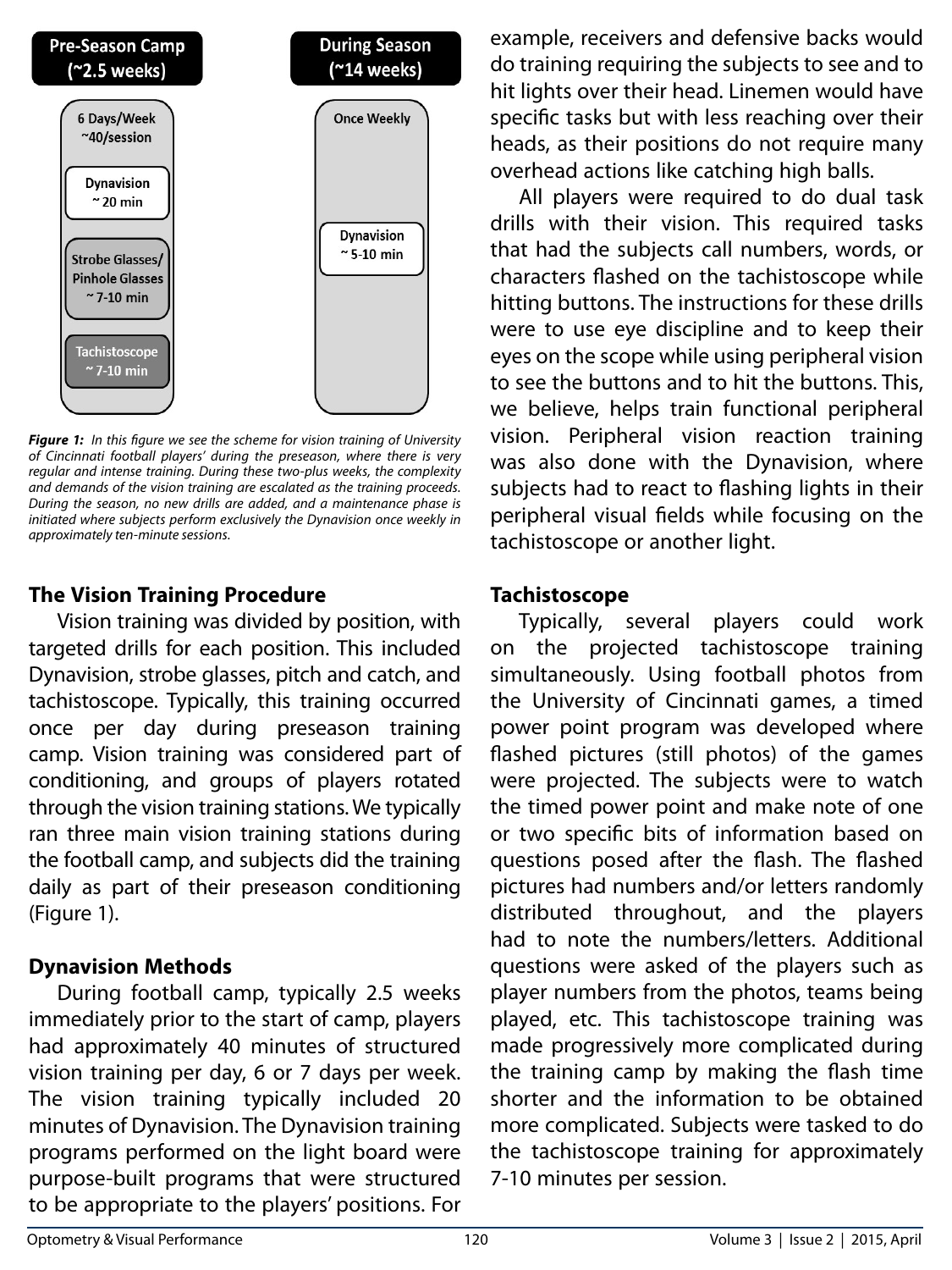### **Pinhole glasses, strobe glasses, and pitch and catch**

Groups of players, typically 2 to 6 players, were given balls, pinhole glasses, and strobe glasses and were advised to throw the ball(s) around. This was done for approximately 7-10 minutes per session. Subjects rotated strobes and pinhole glasses every minute or two. The pitch-and-catch tasks were progressed throughout camp by varying the speed of the flash with the strobes, narrowing the visual field of the pinhole glasses, etc. Also, pitchand-catch routines were made progressively more complicated by having subjects turn away from their partner and then perform a turn-and-catch.

### **In-Season Training – Maintenance Phase**

During football season, a maintenance phase of vision training was initiated exclusively using the Dynavision. Subjects could use the Dynavision at any time on their own, but there was also one weekly structured training, typically 10 minutes in length, where subjects were run through the series of Dynavision routines that they had done at camp. No new routines were initiated during the season. In-season training sessions were expanded and contracted based on practice and game schedules.

# **Definition of a Concussion**

The concussion management team for the University of Cincinnati sports medicine division uses the American Association of Neurological Surgeons (AANS) definition of concussion at its core: a trauma-induced alteration in brain function that is documentable.**<sup>16</sup>** The documentable component to the definition can come from a change in brain function from baseline or an abnormal parameter in the absence of baseline.

For the University of Cincinnati, the process for identifying a concussion starts on the field.

- A big hit of concern or the athlete going down triggers an athletic trainer to assess the athlete.
- If the athlete has a suspected concussion, the athletic trainer pulls the athlete from play for a further evaluation by other members of the concussion management team.
- Typical sideline concussion assessment test (SCAT) II, SCAT III, and question-andanswer are performed.
- If the initial concussion suspicion is not founded, the player may return to play.
- If the suspicion of concussion remains, the athlete is pulled from all play that day and referred to be evaluated by a physician or physician designate such as a sports neuro specialist.
- The final diagnosis of concussion is made by the team physician based in part on the report of the neuro specialist, the trainers, and his/her observations.
- The treatment, rehab, and return-to-play pathway is initiated for the athlete.

For this study, the past concussions were confirmed based upon retrospective review of injury logs generated by the athletic trainer, the concussion management team member's report, and the team physician's final diagnosis based on the two reports in combination with his/her assessment. Currently the diagnosis is unchanged, but the records were being kept as part of an IRB-approved concussion protocol, so a historical analysis was not needed as they were directly entered into the system.

### **Helmets**

All team members for each season used the same helmet models from the same two manufactures (Ridell and Schutte). All helmets were properly fitted by individuals well-trained in proper helmet fitting and maintenance.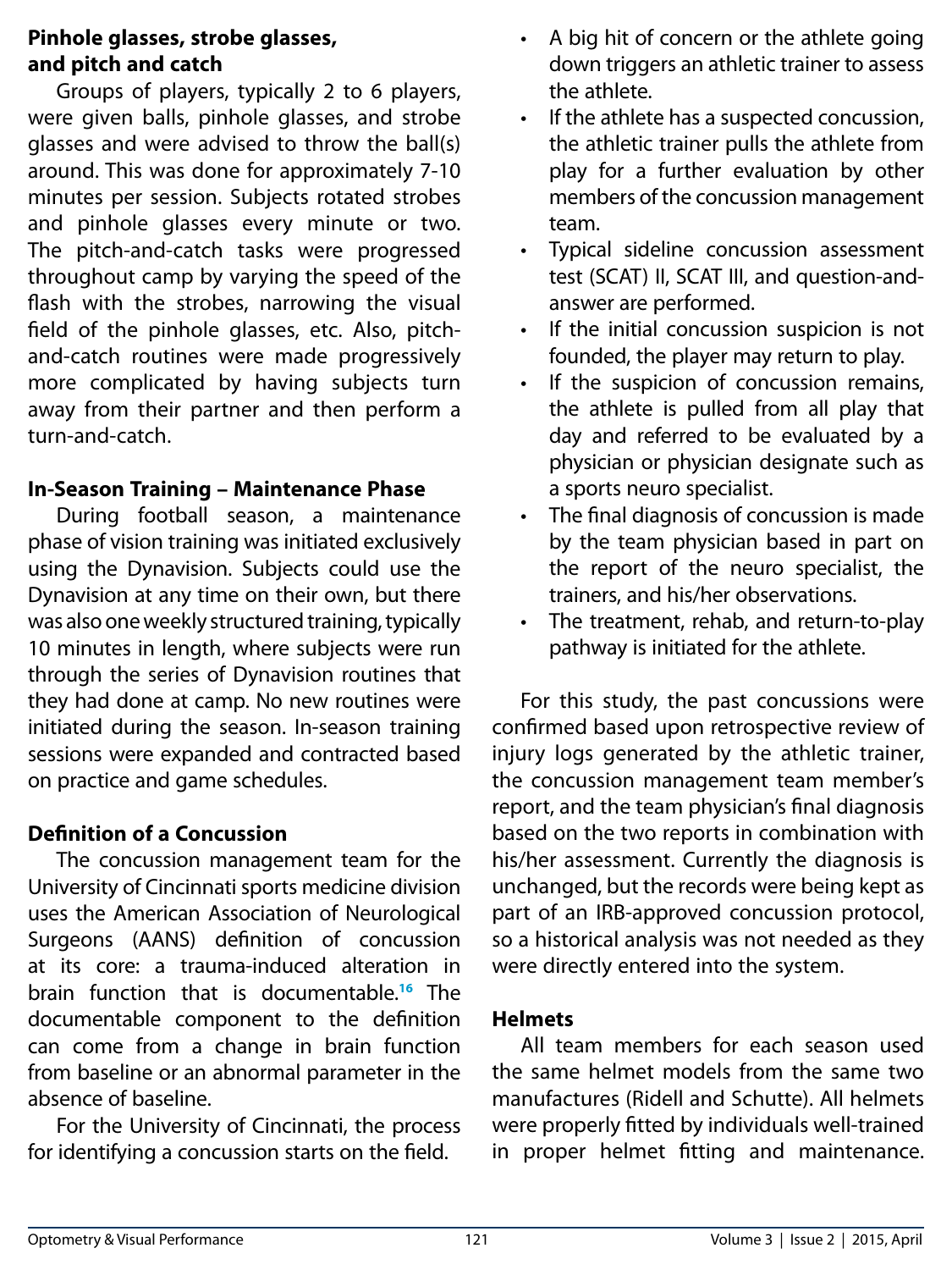| the Individual Years |                              |                          |                    |
|----------------------|------------------------------|--------------------------|--------------------|
|                      | No. of<br><b>Concussions</b> | No. of<br><b>Players</b> | Coach<br>that year |
| 2006                 | 9                            | 103                      | М.<br>Dantonio     |
| 2007                 | 8                            | 102                      | <b>B.</b> Kelly    |
| 2008                 | 7                            | 103                      | <b>B.</b> Kelly    |
| 2009                 | 11                           | 109                      | B. Kelly           |
| 2010*                | 1                            | 113                      | B. Jones           |
| 2011                 | 3                            | 110                      | B. Jones           |
| 2012                 | 1                            | 109                      | <b>B.</b> Jones    |
| 2013                 | 1                            | 105                      | Т.<br>Tuberville   |

**Table 1: Results from** 

**Table 2: The Average Time it Takes for Subjects to Hit the Different Rings When they Start the Vision Training Pre-season** 

 $0.56 +$ 0.06

 $0.64 +$ 0.19

0.56  $\pm$ 0.12

 $0.53 \vee 0.09$  0.57  $\pm$ 0.07

8.125 17.25 21.25 34.75 43.5

**Average Hit Time ± SD (time in seconds)**

**Pre Season**

2010  $\vert 0.56 \pm 1 \rangle$ 

2011  $\Big| 0.62 \Big| \pm$ 

2012  $\Big| 0.55 \Big| \pm$ 

2013  $\vert 0.52 \pm \frac{1}{2} \vert 0.52 \pm \frac{1}{2} \vert 0.52 \pm \frac{1}{2} \vert 0.52 \pm \frac{1}{2} \vert 0.52 \pm \frac{1}{2} \vert 0.52 \pm \frac{1}{2} \vert 0.52 \pm \frac{1}{2} \vert 0.52 \pm \frac{1}{2} \vert 0.52 \pm \frac{1}{2} \vert 0.52 \pm \frac{1}{2} \vert 0.52 \pm \frac{1}{2} \vert 0.52 \pm \frac{1}{2} \vert 0.52 \pm \frac{1}{2} \vert 0.52$ 

**Diameter of Rings (inches)**

0.08

0.21

0.12

0.08

\*Vision training was initiated Aug 1, 2010

Helmets were checked weekly for damage and were repaired or replaced as needed. The ratio of helmet type on the team was recorded annually.

#### **Athlete Season Exposures**

The relative rates reflect the reported concussions from the beginning of the fall training season (usually August) through the end of the season, including bowl games (except for the 2013-2014 season, which did not include the bowl).

### **Statistics**

The initial statistical approach was to compare the pre-vision training years' incidence rates to the post-vision training years' rates using an unpaired Student's t-Test. The secondary approach for data analysis was an examination of rate of concussion for total player year exposure at the categorized grouping of vision training versus control year sample. Concussion rates were compared between vision training and referent untrained condition using a chisquare test with a Yates correction. Statistical significance was established a priori at p<0.05.

#### RESULTS

# **Number of injuries**

During the 2006-2013 pre- and regular football seasons, there were 41 sustained

incidence rate for the entire cohort was 5.1 cases per 100 player seasons. When the data were evaluated relative to vision-trained versus referent untrained player seasons, a statistically significant lower rate of concussion was noted in players in the vision training cohort (1.4 concussions per 100 player seasons) compared to players who did not receive the vision training (9.2 concussions per 100 game exposures; p<0.001).

concussion events reported. The concussion

**Ring 1 Ring 2 Ring 3 Ring 4 Ring 5 Functional** 

 $0.72 +$ 0.20

0.64  $\pm$ 0.15

 $0.69 \pm 0.11$   $0.77 \pm 0.12$   $0.98 \pm 0.18$  1.52

 $0.67 \pm 0.10$  0.80  $\pm$ 0.19

 $1.02 +$ 0.25

0.91  $\pm$ 0.33

 $0.85 +$ 0.26

0.77  $\pm$ 0.20

**Peripheral Vision Ratio**

1.48

1.51

1.40

The average number of diagnosed concussions per season for the four years prior to vision training was  $8.75 \pm 1.7$ . This compares to  $1.5 \pm 1.0$  concussions per season over the four years after initiation of vision training (p<0.001). The periods of 2006 to 2009 and 2010 to 2013 each covered two different coaching staffs (Table 1).

# **Peripheral Vision**

The average peripheral vision reaction time ratio calculated during the Dynavision "\*A" training session from the first vision training session of football camp in 2013 was  $1.50 \pm 0.23$ . This improved to a ratio of  $1.42 \pm 0.15$  following two weeks of vision training (p<0.01; N=105).

In Table 2, we see the reaction times taken to hit the Dynavision D2 buttons reported by year and broken down by ring to give a clearer indication of the functional peripheral vision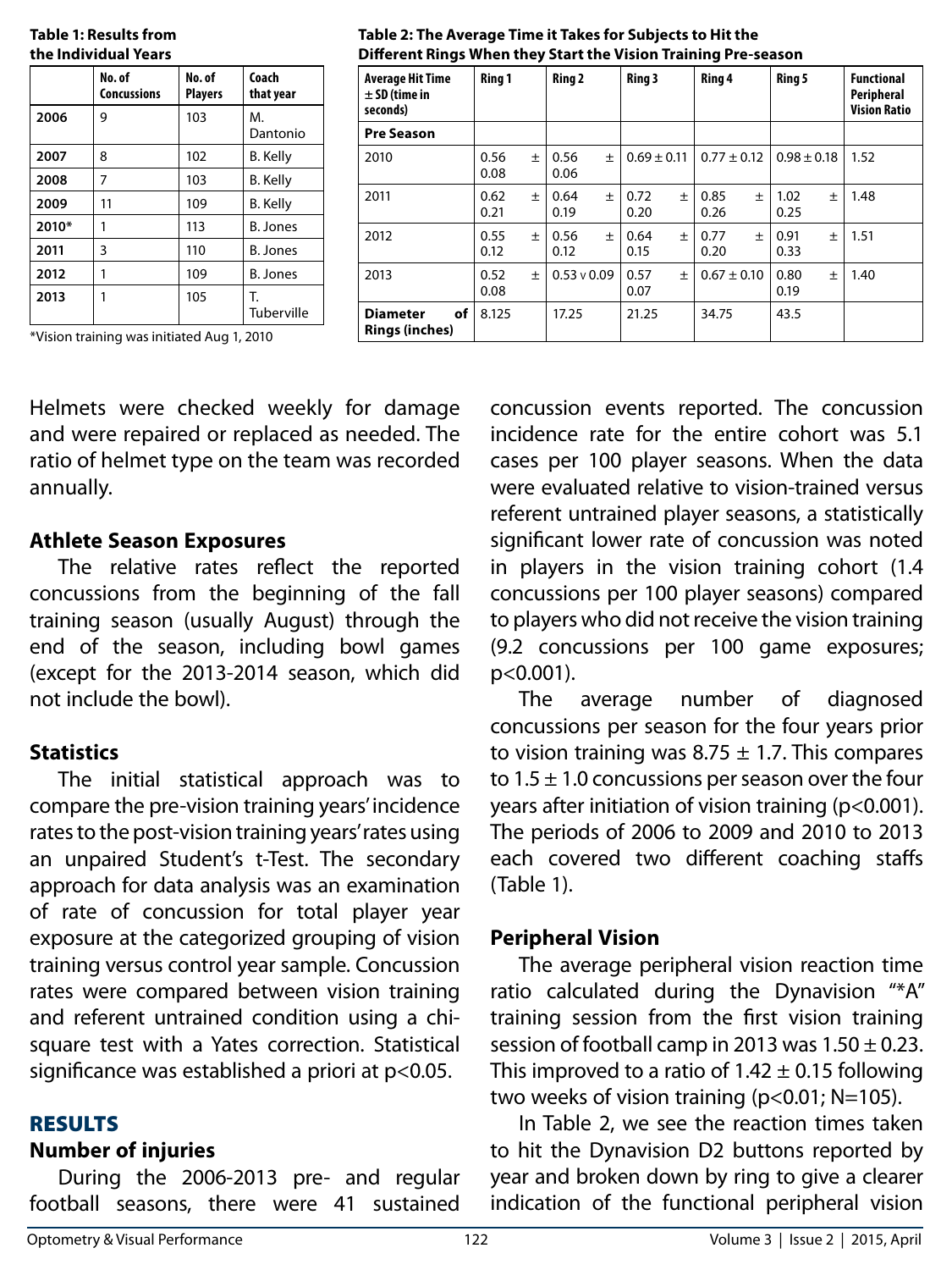changes seen. What we see is the year-to-year improvement for the intake of upperclassmen who have had vision training.

A comparison of pre- and post-training functional peripheral ratios was made to assess the impact of the training program using data from the 2013 camp. Preseason athletes had an average ratio of  $1.50 \pm 0.23$ . After vision training, these athletes had a ratio of  $1.42 \pm 0.15$  (p  $\leq$  0.01).

### **DISCUSSION**

The concept of vision training to improve the athlete's on-field performance has evolved into a common practice for the University of Cincinnati sports teams.**<sup>14</sup>** Multiple authors have suggested that training the visual field may improve several elements of competition.**13,14,17** There is a growing body of evidence that vision training may have an added benefit of injury prevention.**18,19** The objective of training would be to improve specific visual parameters, giving athletes in sports such as football and baseball an improved ability to focus on the field of play and to prepare for or to avoid injuries, including mild traumatic brain injury.

In this paper, we report that a comprehensive preseason vision training program is associated with a reduction in concussion incidence in elite football players. It would be easy to criticize the association of vision training to a decrease in injury rate if this were a one-year study. However, this trend was seen over multiple years and coaching regimes (four different coaches). Further, it might be suggested that the decrease in reported injuries was not a causal relationship to vision training, as vision training might have had no other demonstrable effects. However, we found that functional peripheral vision (defined by the peripheral vision reaction time ratio) was improved in the team following vision training (Table 2). The research team had previously used vision training methods to improve batting performance in baseball players, so there is familiarity with the initiation and implementation of vision training.**<sup>14</sup>** A

main difference between the training regimen performed for baseball and football is that football was limited to the summer camp of about two and a half weeks, whereas baseball was six weeks. Finally, the decrease in concussions was seen at a time when most other universities were reporting a rise in concussions.**<sup>7</sup>** Thus, we believe that there is a strong association between vision training and injury prevention.

The question remains as to how might vision training prevent injuries. We believe that the vision training we performed is broadening the athlete's field of awareness or functional peripheral vision. It may be that with training, the eyes and brain are able to use information obtained within the field of functional peripheral vision to react faster to their changing environment and to avoid injury-causing collisions. In a post hoc analysis, we attempted to assess whether the peripheral vision might have improved. To do this, we analyzed the Dynavision data from the University of Cincinnati football team at the beginning and end of the 2013 camp. The improvement from  $1.50 \pm 0.23$  before training to 1.42  $\pm$  0.15 (p≤0.01) after vision training suggests that the ability of the athletes to see and to respond to the lights in their peripheral vision improves with training, and by extension we posit that they may become better able to respond to situations and to avoid injuries. It should be recalled that the higher ratio means it takes longer to see and to hit the buttons in the periphery compared to the center of the visual field.

# **Rationale for Vision Training**

The vision training was initiated in 2010 for baseline concussion testing and performance enhancement. Also, we published our results on the performance enhancement associated with vision training of baseball players where batting performance was enhanced.**<sup>14</sup>** For football, the Dynavision and strobe glasses were the main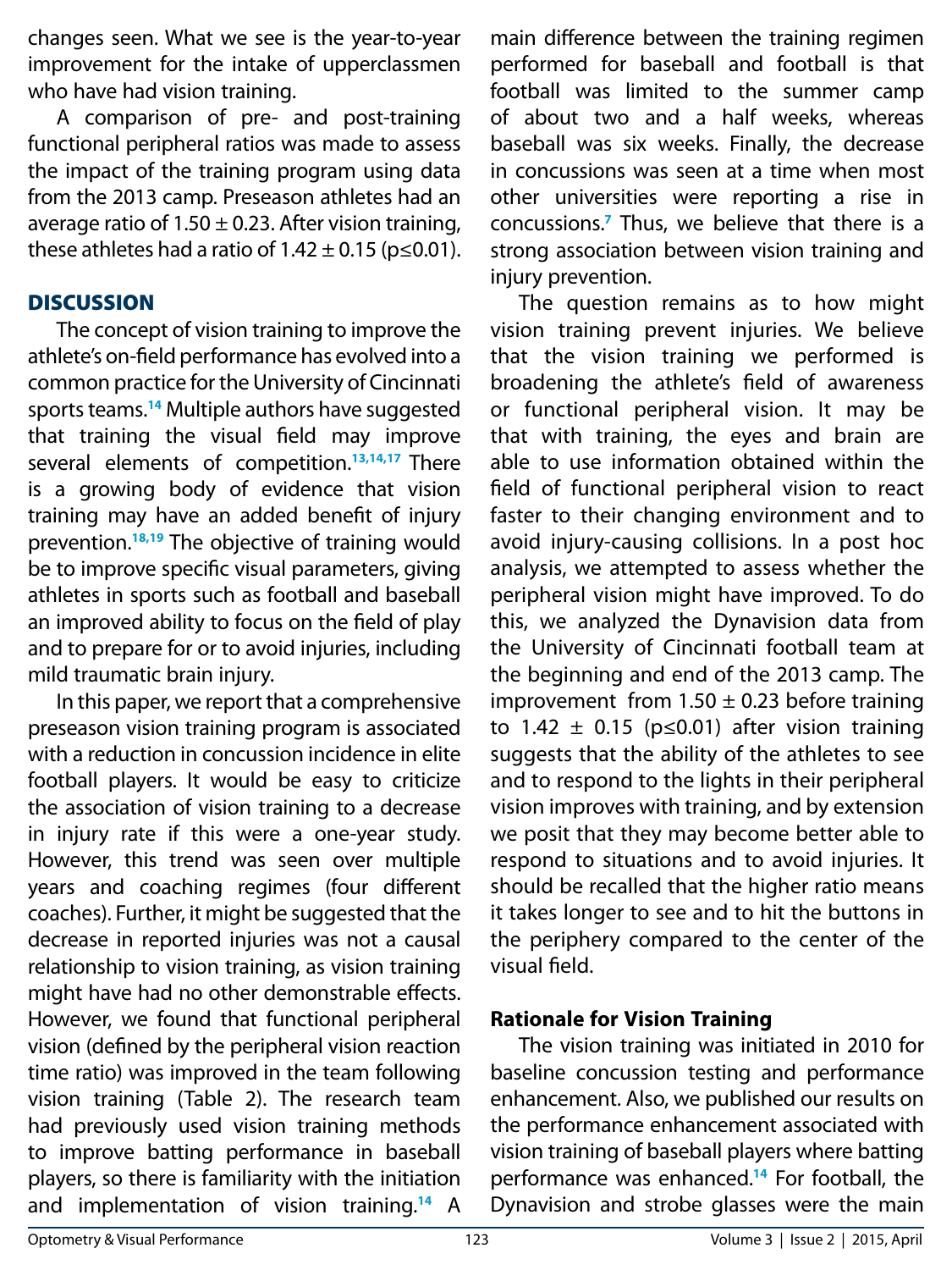vision training methods used, as this was being done as part of concussion management and position-specific performance enhancement.

Empirical evidence indicates that the vision training, which included ocular motor and visual conditioning, led to an improvement in the control and fidelity of the extraocular and intraocular muscles of the eyes.**12-14,17,20-24** This likely included an improvement in muscle memory for the arms to hit the buttons effectively. The eyes were able more precisely to "focus" on a point, to remain there, and to give the brain better input concerning information from peripheral visual fields. This, to an extent, may be what the athletes use during competition to increase awareness of where that point is in physical space.**14,15,24**

### **Limitations**

A limitation of this study is that it is a retrospective analysis of reported concussions after the initiation of vision training. There was no control group. The vision training was performed during the summer camp on all players and continued to a limited extent during the football season. This is in compliance with contact hour rules. This restricted vision training to once a week for less than 15 minutes per session. The vision training was always directed by the same person for all four years, and the focus of the vision training was for concussion management and was presented to the students as performance enhancement. Thus, there was a dual purpose for the vision training. We estimate that the average player had 20 minutes of vision training on the Dynavision during camp, which is two weeks. This includes all players and all positions. Plus, there was an additional 20 minutes doing other vision training-related activities. This training duration is similar to what we reported for the University of Cincinnati

baseball players of about twelve minutes of vision training per week.**<sup>14</sup>** While the results of this study provide important preliminary data on the potential benefits of vision training to reduce sport-related concussion in football, the small sample size indicates that interpretation of these results should be taken with caution. Before applying these results to clinical applications, a prospective controlled study design is needed to confirm the finding of the current study.

### **CONCLUSION**

Future prospective studies are needed to determine a causal relationship of vision training and injury prevention. Further, from this retrospective analysis, it is not clear what vision training method or methods are most beneficial to support concussion injury risk reduction. Future prospective randomized clinical trials are warranted to better assess the cause and effect of vision training and its potential to reduce concussion incidence in football players.

### **Acknowledgements**

The authors wish to acknowledge the coaching staffs of Coaches Butch Jones and Tommy Tuberville. Without their support, this work would not have been possible. Thanks to Jen Umberg for assistance at the 2012 football camp. Thanks to Geraldine Warner for supporting this work.

### **Note**

At the conclusion of the 2014 season (the 5th season of vision training), the University of Cincinnati football team had 3 diagnosed concussions. This makes it 5 years with 3 or fewer concussions per season since the initiation of vision training.